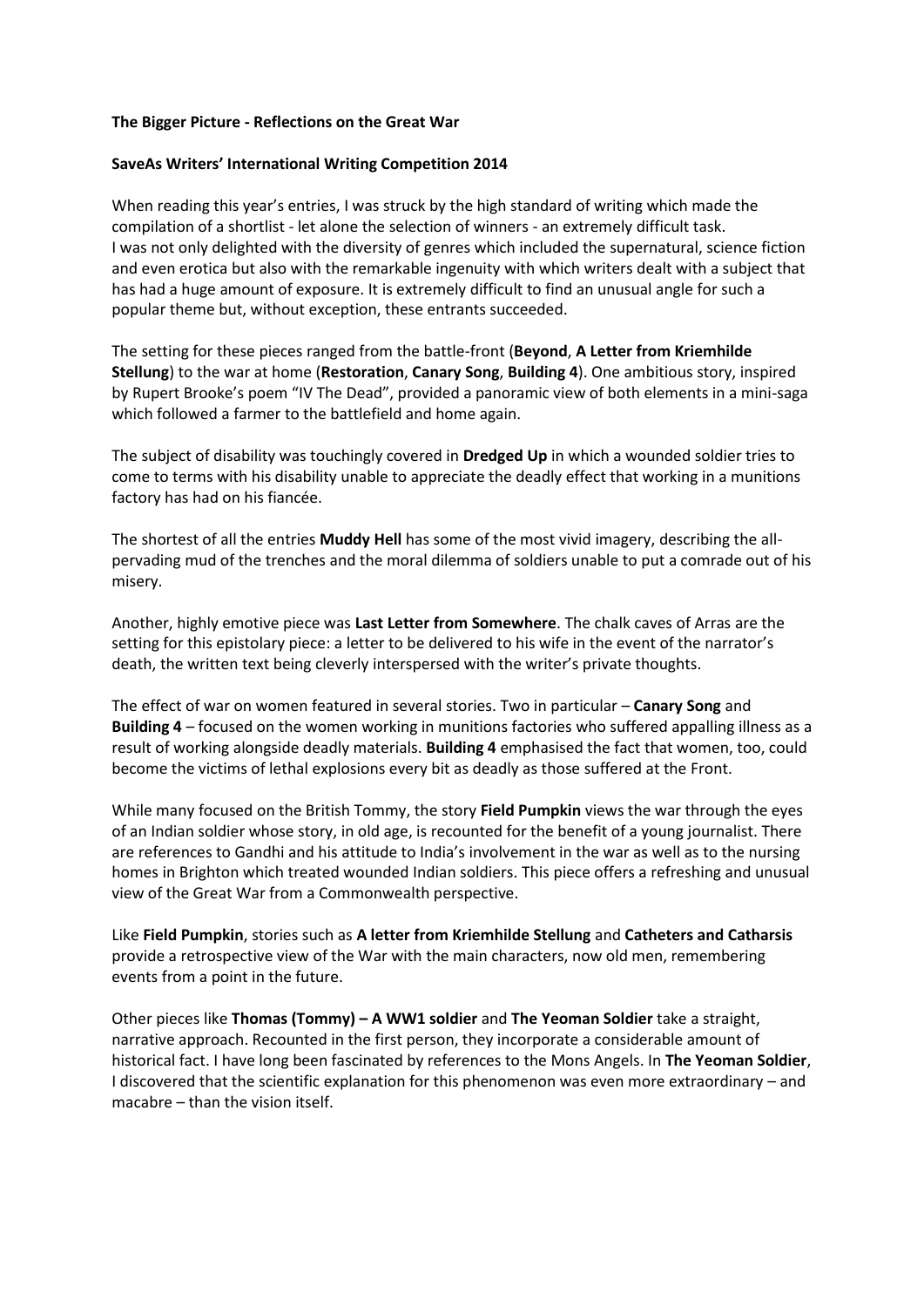**Shot at Dawn**, the only ghost story among these entries, introduces the reader to a young man spending a last terrified night in a prison cell prior to execution. Condemned to die for desertion, he discovers an unexpected source of comfort.

Two pieces – **In Limbo** and **I Vow to Thee My Country** – took the novel approach of incorporating the verse from which they took their inspiration into the main body of the prose. **In Limbo** describes Siegfried Sassoon's period of recuperation at Craiglockhart, conveying a real sense of the anger and disillusionment felt by the poet at the senselessness of war.

Perhaps the most unusual approaches to this competition were the futuristic **The Westminster Battalion** which describes a girl taking leave of her mother as she goes to war and **Reflections**, an erotic piece which recounts the meeting between Maurice and his lover, Cesar.

**Shortlist**: (In alphabetical order)

A Letter from Kriemhilde Stellung – ROBERT WALTON

Beyond – JUIAN GYLL-MURRAY

Building 4 – TRINE V IPSEN

Dredged Up –JASMINA SVENNE

Field Pumpkin-GERALYN PINTO

Last Letter From Somewhere-NORMA ANN COLEMAN

Muddy Hell – HELEN CHAMBERS

Restoration –GILL LAKER

Shot At Dawn – JEFF JONES

Untitled – (Rupert Brooke – IV the Dead) –FIONA BLADON

#### **Winners:**

## **1 st Prize: Restoration**

Highly original. Beautifully constructed and well-thought out. Lovely interweaving of related themes. Juxtaposes the restoration of an old painting, The Rokeby Venus, and a young man's body. The vital link is Henry Tonks, the artist whose work inspired this piece who, we are told, not only painted wounded soldiers but had actually trained as a surgeon. This is an excellent example of a short story: a clear beginning, no sagging in the middle, a strong and meaningful end.

## **2 nd Prize: Beyond**

A soldier's lyrical reflection on what lies beyond the top of his trench. A real departure from the usual images of mud, blood and bullets. It contemplates the real meaning of earth, boundaries, No Man's Land and territory. The image of the worm will stay with me forever. An extremely ambitious piece as this kind of philosophical narrative is extremely difficult to write and can run the risk of